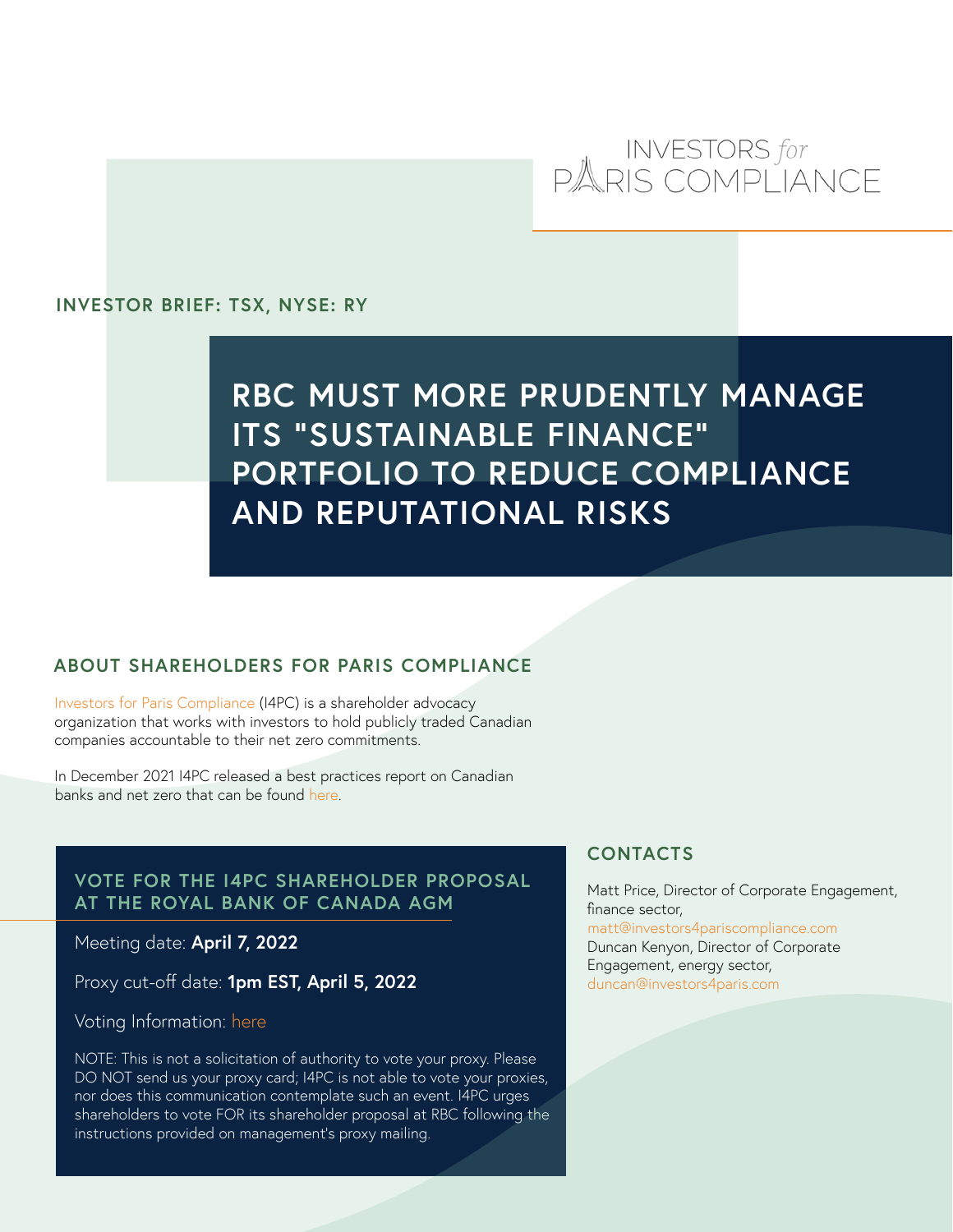#### **THE SHAREHOLDER PROPOSAL**

In November 2021 I4PC filed a shareholder proposal with the Royal Bank of Canada (RBC) regarding its definition of "sustainable finance." The resolved clause of the resolution is as follows:

> *Resolved: In order to ensure RBC meets its net zero emissions reduction targets and protects against reputational risk, shareholders request that the Royal Bank of Canada ("RBC" or the "Bank") updates its criteria for "sustainable finance" to preclude fossil fuel activity and projects facing significant opposition from Indigenous Peoples.*

The full proposal together with the supporting statement can be found in the Appendix. The proposal was prompted in part by a controversy that revealed larger systemic risks at RBC that the bank has thus far failed to acknowledge and remedy.

In early 2021 RBC co-structured and financed a sustainability linked loan (SLL) at pipeline company Enbridge. RBC then served as a joint lead manager of a sustainability linked bond (SLB) issuance with Enbridge later in the year. These transactions occurred during the height of [conflict](https://www.newsweek.com/what-line-3-pipeline-why-it-controversial-squad-minnesota-1625829) regarding Enbridge's expansion of the Line 3 oil sands pipeline, adamantly opposed by Indigenous peoples in Minnesota fearful of despoiling of their lands and waters, including court cases and hundreds of arrests. Enbridge [paid](https://abcnews.go.com/US/pipeline-firm-deposited-millions-state-fund-pay-local/story?id=80844727) local police forces for enforcement activities. The expansion created the [equivalent](https://www.mepartnership.org/wp-content/uploads/2020/03/Giant-Step-Backward-report-01-29-19-FINAL-online-version-2.pdf) of 50 new coal-fired power plants of emissions.

Sustainability linked instruments are structured with key performance indicators (KPIs) negotiated by the financier(s) and recipient that trigger a higher or lower cost of capital depending on whether they are met. They are not use-of-proceeds instruments, and for the bond issuance, Enbridge [stated](https://drive.google.com/file/d/1LOYZKjpHkgpKIgk4dGs8hPnYx2aPiE8D/view?usp=sharing) that it "does not intend to allocate the net proceeds specifically to projects or business activities meeting environmental or sustainability criteria." It also [stated](https://drive.google.com/file/d/1LOYZKjpHkgpKIgk4dGs8hPnYx2aPiE8D/view?usp=sharing) that "no assurance is or can be given to investors by [Enbridge], the agents, any second party opinion providers or any External Verifier that the Notes will meet any or all investor expectations regarding the Notes or [Enbridge's] targets and goals qualifying as "sustainable"."

The Line 3 controversy was high profile across North America, which meant that RBC's "sustainability" financing at the time was also controversial, landing in Canada's highest circulation newspaper, the [Toronto Star,](https://www.thestar.com/news/canada/2021/09/27/canadian-banks-are-loaning-enbridge-over-1b-with-questionable-sustainability-requirements.html) with an allegation of "greenwashing." Enbridge's SLL attracted negative [attention](https://reclaimfinance.org/site/en/2021/03/10/enbridge-sustainable-credit-tar-sands-rights-violations/) as far away as Europe. This occurred during a heightened awareness of RBC's role as the fifth largest funder of fossil fuels in the world, with the bank also participating in other financing of projects facing significant opposition by Indigenous peoples.

The Enbridge example uncovered larger systemic risks. RBC has pledged C\$500 billion to "sustainable finance" by 2025 with no clear definition of what that means, and critically, no commitment that activities it labels "sustainable" aren't actually *increasing*  emissions, as in the case in the Enbridge example. This was also not an isolated example, as we see with the case of Tamarack Valley Energy, described below.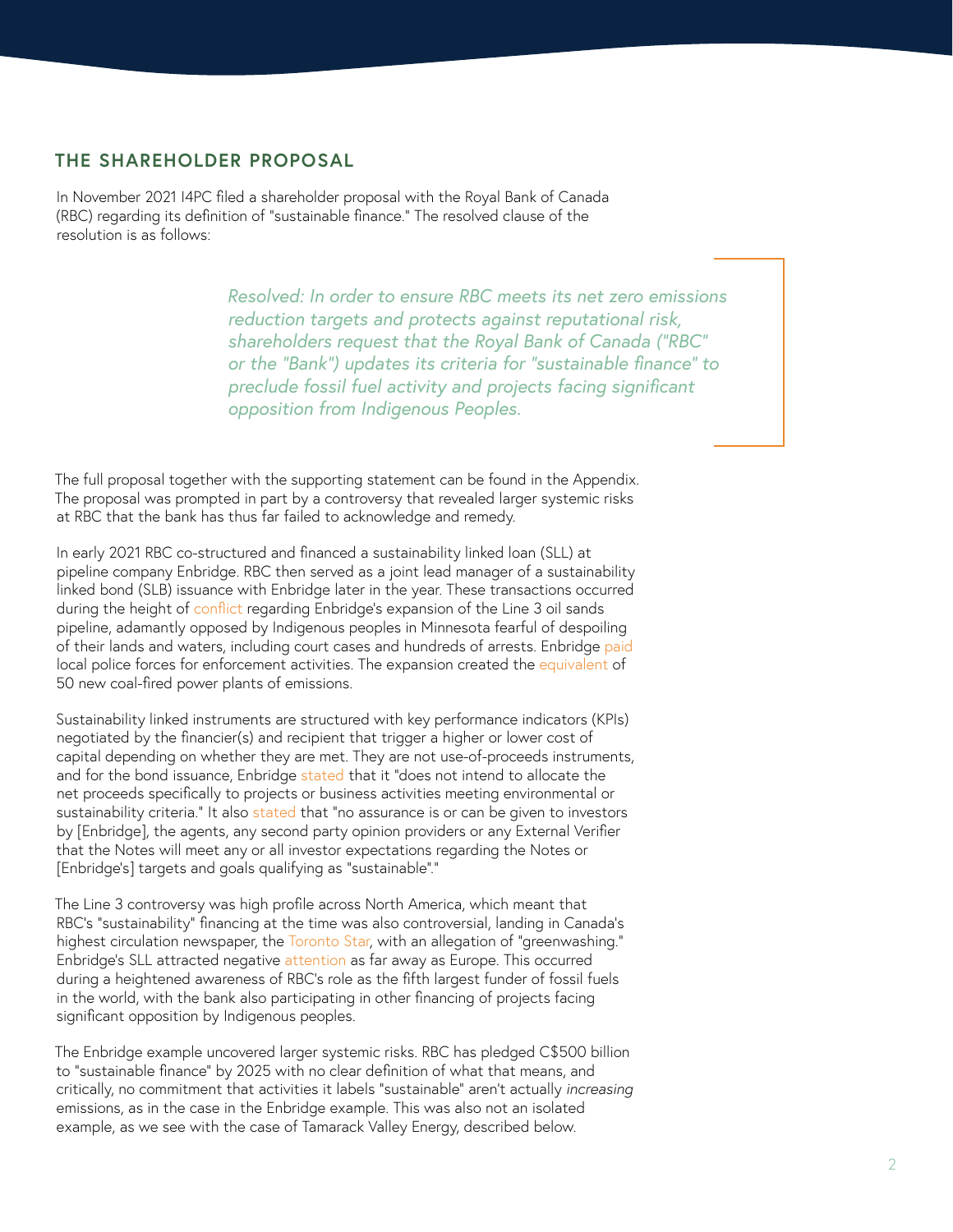#### **BACKGROUND**

*"The area of sustainable investing has been damaged by the vast amount of greenwashing that has gone on." - [John Browne](https://www.bloomberg.com/professional/blog/sustainable-finance-hurt-by-greenwashing-says-browne/), the former chief executive of BP Plc*

- Sustainable finance is exploding in popularity. In [2021](https://about.bnef.com/blog/1h-2022-sustainable-finance-market-outlook/) over US\$1.6 trillion in sustainable debt instruments were issued globally, a major increase over the US\$763 billion issued in 2020.
- Financial institutions follow only voluntary principles for sustainability linked bonds, sustainability linked loans, green loans, social bonds and green bonds overseen by the Loan Syndications [and Trading Association](https://www.lsta.org/content/sustainability-linked-loan-principles-sllp/) (LSTA) and the [International Capital](https://www.icmagroup.org/sustainable-finance/the-principles-guidelines-and-handbooks)  [Markets Association](https://www.icmagroup.org/sustainable-finance/the-principles-guidelines-and-handbooks) (ICMA).
- These voluntary principles make no effort to be Paris aligned nor to preclude projects or recipients that are increasing overall emissions. They also provide no guidance regarding human rights or Free, Prior, and Informed Consent (FPIC) by Indigenous peoples.
- Use of proceeds instruments like green bonds are slightly more stringent in outlining qualifying categories of activities, but include pollution abatement, which could in theory apply to projects in the zone of 'getting worse more slowly' (such as putting a scrubber on a new smokestack). The sustainability linked instruments are looser and tied to KPIs negotiated between the financier and recipient, with the financing not earmarked specifically for activities related to those KPIs.



RBC acted as joint bookrunner and structuring advisor to a sustainability linked bond, proceeds of which Tamarack Energy used to expand fossil fuel production by buying another oil and gas company.

- These lax principles coupled with growing pressure for banks to meet revenue targets in the fast-growing sustainable finance segment have led to world-wide allegations of "greenwashing," such as with the [example](https://www.scmp.com/business/article/3162333/sustainable-finance-greenwashing-concerns-raised-hong-kong-airport-floats) of a green bond issuance by the Hong Kong airport during its expansion—with resulting emissions increases.
- Because of its size, RBC is a market leader both within Canada and internationally. It set a commitment to providing C\$500 billion in "sustainable" finance by 2025 and [published](http://www.rbc.com/community-sustainability/_assets-custom/pdf/OurCommitment_EN.PDF) a vague one page framework "aligned with" the voluntary principles mentioned above that is silent on Paris alignment or regarding RBC's own commitments under the Net Zero Banking Alliance (see below). Unlike other banks' frameworks, there is nothing regarding eligibility of clients or exclusions on any grounds. There is little sense of how RBC will manage risk.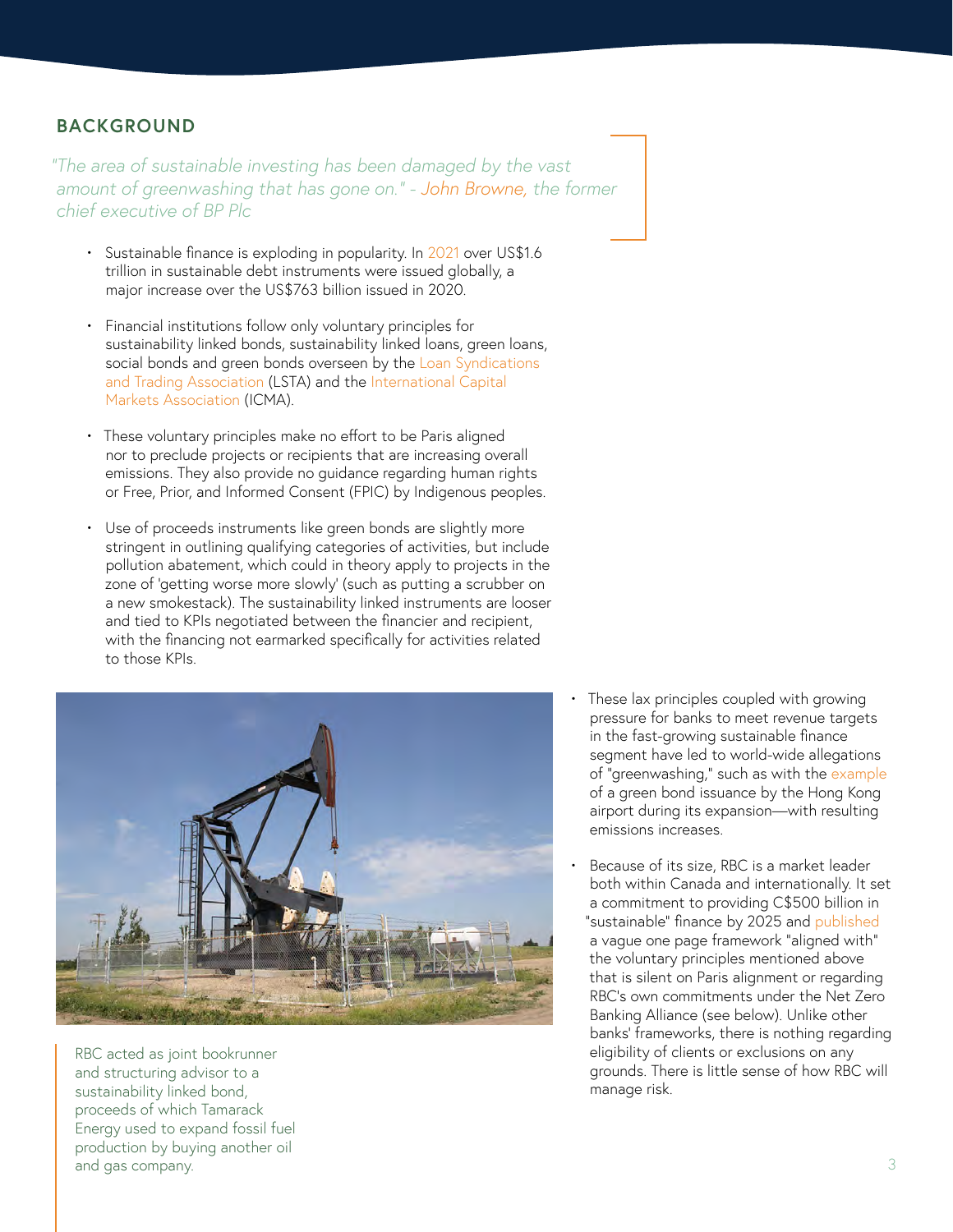- RBC's sustainable finance framework is similarly silent on human rights or FPIC. The bank is a signatory to the [Equator Principles](https://equator-principles.com/app/uploads/The-Equator-Principles_EP4_July2020.pdf) which supposedly commits members to uphold FPIC in financing projects on territories subject to traditional ownership or use, or that have significant impact on cultural heritage. These standards should apply to all of RBC's financing, sustainable or otherwise.
- In RBC's framework, the bank does acknowledge: "The sustainable finance market is evolving rapidly, with additional criteria being developed and new products and services becoming available. We recognize this complexity and are committed to working across industry sectors, with government, other financial institutions and third parties, to promote consistency and comparability, and to evolve our methodology as needed to reflect the changing landscape."
- Increases in absolute emissions by oil and gas companies are often masked by the exclusion of reporting on Scope 3 emissions (from the value chain) and use of "intensity-based" emission reductions targets (per unit of output) rather than absolute reductions targets. Enbridge, for example, despite claiming it has a [net zero by 2050 commitment,](https://www.enbridge.com/~/media/Enb/Documents/About%20Us/Net_Zero_by_2050.pdf?la=en) does not measure or report on its overall Scope 3 emissions and has set only intensity-based targets for its Scope 1 and 2 emissions. This allows it to *add* massive amounts of Scope 3 emissions through projects like its Line 3 oil sands pipeline expansion while claiming to be following its own targets.
- In addition to the Enbridge example outlined above, in February 2022 RBC [acted](https://finance.yahoo.com/news/tamarack-valley-energy-announces-issuance-003900829.html) as joint bookrunner and structuring advisor for a sustainability linked bond issuance by the oil and gas drilling company Tamarack Valley Energy, with a portion of the proceeds earmarked for Tamarack's purchase of another oil and gas drilling company Crestwynd Exploration Ltd. This deal was [hailed](https://financialpost.com/pmn/business-pmn/tamarack-is-first-north-american-oil-firm-with-sustainable-bond) as the "first North American oil firm with [a] sustainable bond."
- Similar to the Enbridge example, Tamarack does not report on its Scope 3 emissions and has only [set](http://www.tamarackvalley.ca/wp-content/uploads/2022/01/22-01-13-January-2022-Corporate-Presentation.pdf) intensity-based targets for its Scope 1 and 2 emissions. Its latest [annual information](http://www.tamarackvalley.ca/wp-content/uploads/2021/03/21-03-01-TVE-AIF-YE-2020-FINAL.pdf)  [form](http://www.tamarackvalley.ca/wp-content/uploads/2021/03/21-03-01-TVE-AIF-YE-2020-FINAL.pdf) shows the company investing in expanding oil and gas production, thereby *increasing* its Scope 3 emissions. The company has no plans to diversify into nonpolluting forms of energy.
- Contrary to such examples of increasing fossil fuel production, analyses such as the International Energy Agency's [Net Zero pathway](https://www.iea.org/reports/net-zero-by-2050) conclude that "Net zero means huge declines in the use of coal, oil and gas." Banks' labelling of fossil fuel activity as "sustainable" in any way runs counter to climate science and to their own pledges to reach net zero.
- In sum, with its scant and vague sustainable financing framework, RBC has set no guardrails around ensuring that its "sustainable" financing doesn't amount to greenwashing and has applied this label to deals where the client, far from acting consistently with the net zero transition, is demonstrably *increasing* overall emissions during the climate crisis. In the case of Enbridge and Line 3, it has also applied the "sustainability" label to a client that failed to secure FPIC to the point where Enbridge flowed money through to local police for enforcement actions against Indigenous peoples.



RBC participated in both a sustainability linked loan and bond for Enbridge while it was expanding the oil sands pipeline Line 3 while failing to secure the consent of impacted Indigenous peoples.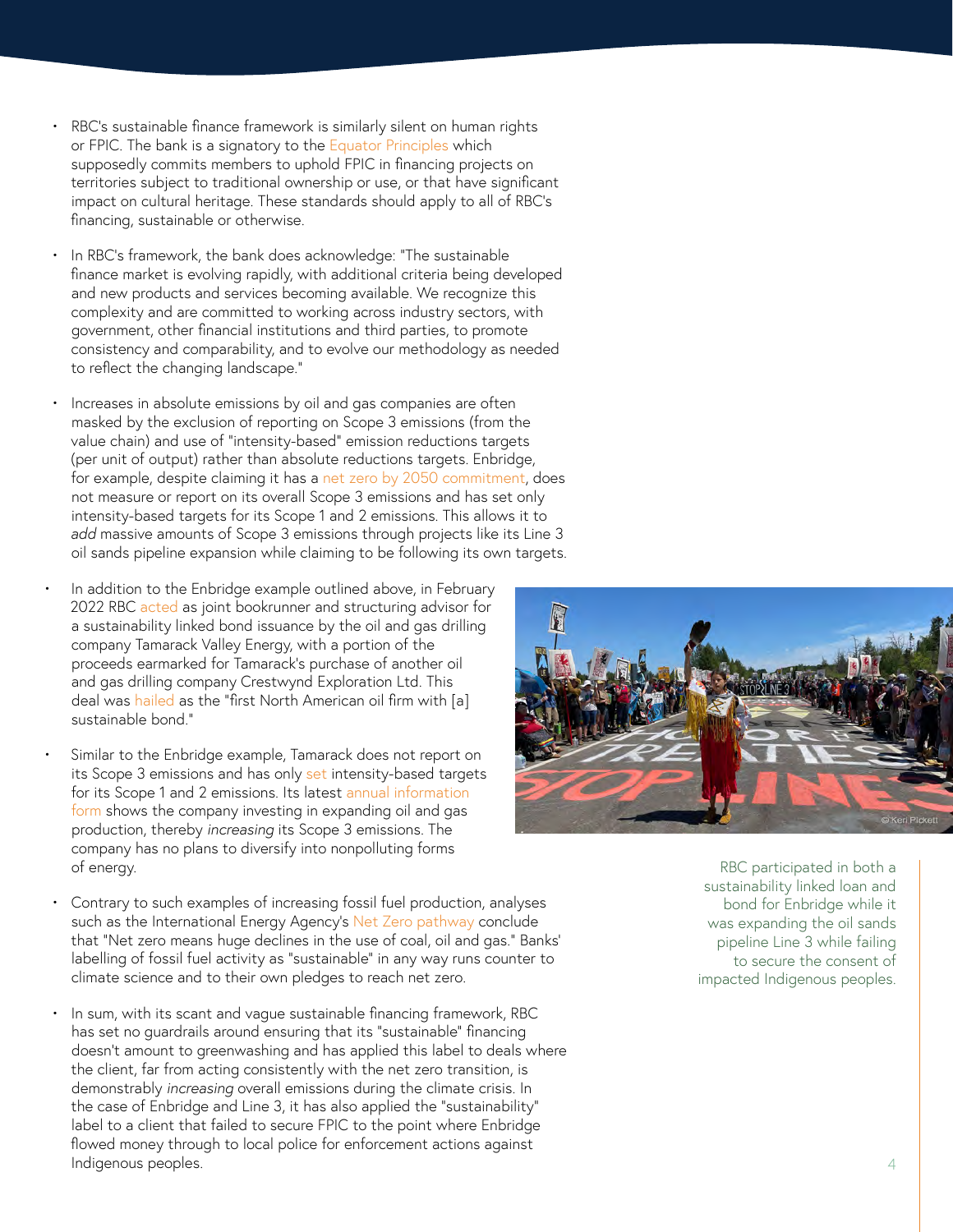### **REASONS FOR SUPPORT OF THE PROPOSAL**

1. Supporting the resolution will help RBC reduce compliance risk

In October 2021 RBC [joined](https://www.rbc.com/newsroom/news/article.html?article=125515) the Net Zero Banking Alliance (NZBA) along with many of its peers. Among other things, the NZBA [commits](https://www.unepfi.org/wordpress/wp-content/uploads/2021/04/UNEP-FI-NZBA-Commitment-Statement.pdf) its members to:

- For financed emissions, including and managing Scope 3 emissions "where significant," as they are in the oil and gas sector.
- Setting targets to reduce absolute financed emissions to net zero by 2050, with NZBA co-founder Mark Carney [encouraging](https://racetozero.unfccc.int/race-to-zero-and-gfanz-ensuring-the-rigour-and-impact-of-financial-sector-net-zero-commitments-and-action/) participants to set 2030 targets that assume their fair share of halving emissions by that date.

While the NZBA is voluntary, Canada's national government and bank regulator are starting to move to regulate climate-related risk. For example:

- The most recent [mandate letter](https://pm.gc.ca/en/mandate-letters/2021/12/16/deputy-prime-minister-and-minister-finance-mandate-letter) for Canada's Minister of Finance directs her to: "require federally regulated institutions, including financial institutions, pension funds and government agencies, to issue climate-related financial disclosures and net-zero plans."
- The Superintendent of Financial Institutions Peter Routledge recently [indicated](https://www.investmentexecutive.com/news/industry-news/banking-regulator-looking-at-higher-capital-buffer-for-climate-risks/) that the Canadian bank regulator is looking at increasing the amount of reserve capital that banks need to hold against climate risk.
- A recent [stress test pilot project](https://www.bankofcanada.ca/wp-content/uploads/2021/11/BoC-OSFI-Using-Scenario-Analysis-to-Assess-Climate-Transition-Risk.pdf) that included the Bank of Canada, the bank regulator, and RBC examined climate transition risk and concluded that there is a marked increase in the probability of credit default in the oil and gas sector in a variety of scenarios.

These initiatives indicate that should Canada's banks fail to voluntarily change their practices regarding climate risk, that they will be required to.

Here is the key point: **If RBC is increasing its financed and facilitated emissions in some of the products it deems "sustainable," what chance does it have of meeting its NZBA commitments across all of its products and demonstrating to the authorities that it is adequately managing climate risk?**

> "Sustainable" products are supposed to confer a performance premium over "regular" products, but if the former take RBC further away from its climate targets rather than closer to them, then this is an indicator of compliance risk in the whole system.

> Introducing safeguards to preclude fossil fuels in its sustainable finance would position the bank on a better pathway to manage climate risk and comply with its commitments and with the emerging regulatory environment.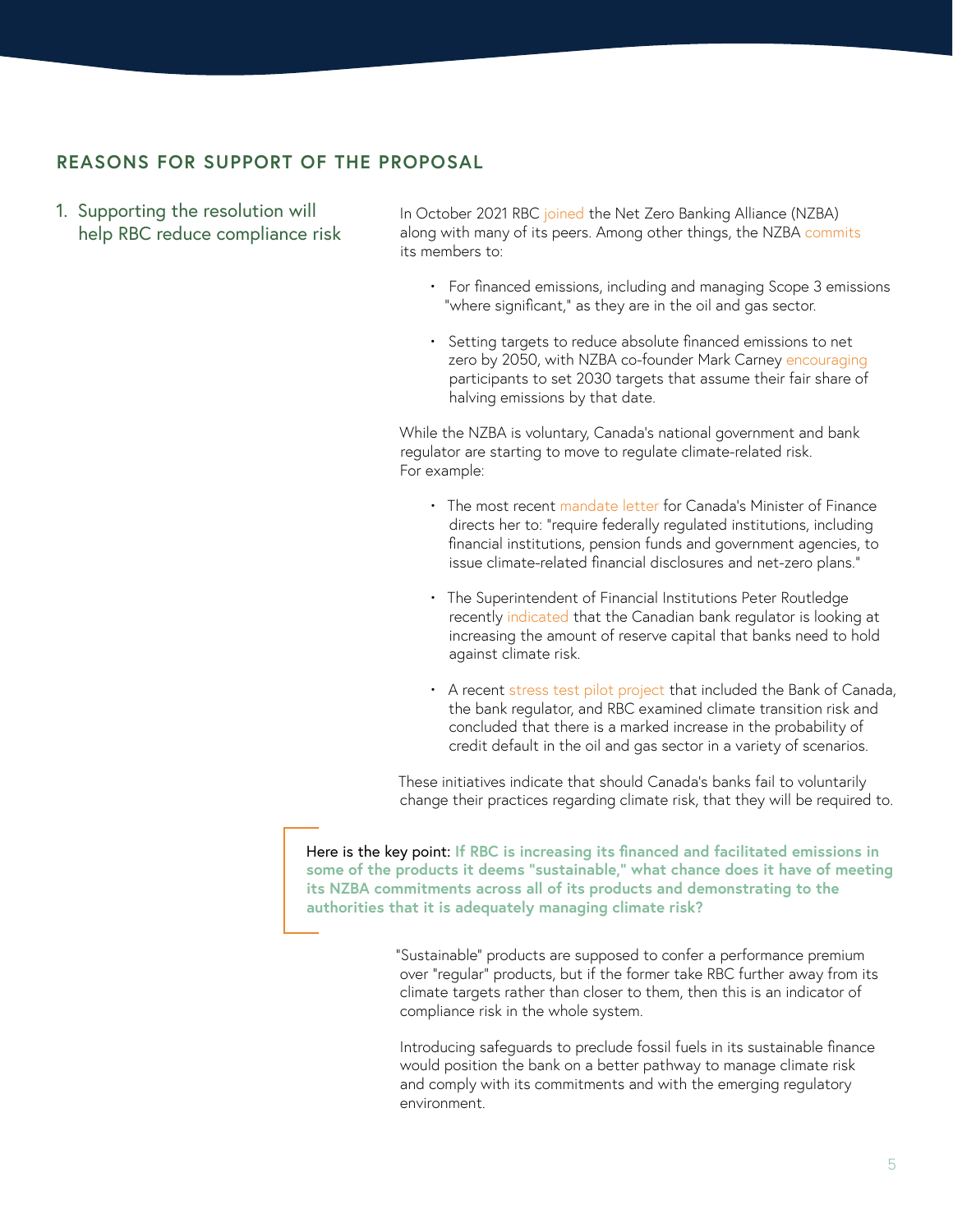#### 2. Supporting the resolution will help RBC reduce reputational risk

As the climate crisis has become more severe, over the past few years, banks around the world have come under greater scrutiny for their role in facilitating emissions. Canada has also started to face up to its colonial history, with Reconciliation becoming a mainstream concept in society and in corporate Canada, and with governments—including the Canadian government[—formally recognizing](https://www.justice.gc.ca/eng/declaration/about-apropos.html) the UN Declaration on the Rights of Indigenous Peoples that recognizes FPIC.

As the largest bank in Canada and as the  $5<sup>th</sup>$  largest lender to fossil fuels in the world, RBC has emerged as a primary target of activist campaigns in Canada, with prominent national NGOs ranging from Greenpeace to Stand.earth to Leadnow.ca identifying the bank for [attention](https://www.stand.earth/latest/climate-finance/canada%E2%80%99s-banks-and-fossil-fuels/rbc-revealed-exposes-greenwashing-canada%E2%80%99s) and [action](https://www.greenpeace.org/canada/en/press-release/51583/breaking-greenpeace-activists-disrupt-business-as-usual-in-torontos-financial-district-calling-on-canadian-banks-to-stop-funding-climate-chaos-and-injustice/).

As noted above, RBC caused controversy in Indigenous communities by putting a "sustainability" label on its financing with Enbridge just as the company was flowing through money to Minnesota police for enforcement operations targeting Indigenous protestors. RBC is also facing [sustained](https://www.newswire.ca/news-releases/on-the-eve-of-cop26-stand-earth-joins-people-across-the-country-that-are-unhappy-with-canada-s-largest-bank-rbc-for-its-refusal-to-stop-financing-new-fossil-fuel-projects-800456703.html)  [protests](https://www.newswire.ca/news-releases/on-the-eve-of-cop26-stand-earth-joins-people-across-the-country-that-are-unhappy-with-canada-s-largest-bank-rbc-for-its-refusal-to-stop-financing-new-fossil-fuel-projects-800456703.html) at dozens of its bank branches by people upset with its financing of the Coastal GasLink pipeline, opposed by the hereditary houses of the Wet'suwet'en people and once again leading to multiple arrests. A 2019 BankTrack report on human rights and banking included FPIC, with RBC [scoring](https://www.banktrack.org/download/the_banktrack_human_rights_benchmark_2019/191125humanrightsbenchmark_1.pdf) almost the lowest in the world for its policy and disclosure, marginally ahead of three Chinese banks.

Given the mounting attention on RBC, courting allegations of "greenwashing" via its sustainable finance activities increases the bank's reputational risk, particularly with clients or projects in conflict with Indigenous peoples. Supporting the proposal would at least begin to remedy this particular aspect of reputational risk, even though the bank has further to go with regards to controversy regarding its other financing.



#### **RBC RESPONSE, WITH REBUTTALS**

RBC responded to the I4PC shareholder proposal on p. 96 of its proxy [circular](https://www.rbc.com/investor-relations/_assets-custom/pdf/2022englishproxy.pdf). Here are its responses, which have already been dealt with in this memo:

• RBC has a guiding document, "[Commitment to Sustainable](http://www.rbc.com/community-sustainability/_assets-custom/pdf/OurCommitment_EN.PDF)  [Finance](http://www.rbc.com/community-sustainability/_assets-custom/pdf/OurCommitment_EN.PDF)," with investment categories and verification information. But as stated above, this is a vague one-page document that fails to tell investors how this program aligns with net zero, if at all, or manages risk of various kinds. RBC's peers have more robust frameworks—see below.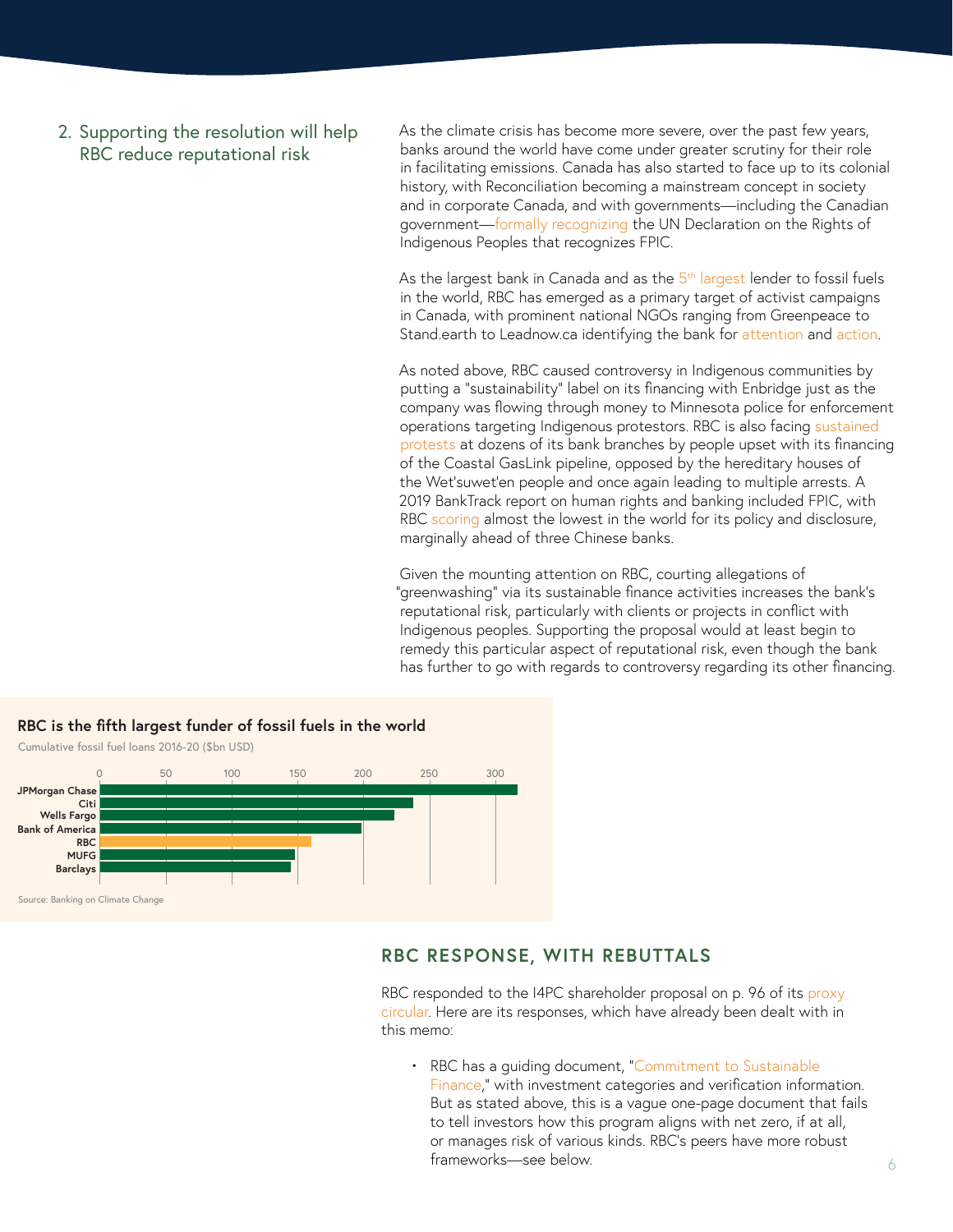- RBC works with clients on "robust" sustainability strategies and meets the criteria set out by ICMA and LSTA. Again, as stated above, ICMA and LSTA are voluntary initiatives that make no attempt to align with net zero and leave it to banks to self-define what "robust" means, including in RBC's case allowing clients to increase Scope 3 emissions and still receive sustainable finance.
- RBC highly values the relationships it has with Indigenous Peoples and is a signatory to the Equator Principles. Again, as stated above, the Equator Principles commit signatories to respecting FPIC, but RBC has repeatedly financed projects—including via "sustainability linked" debt—that fail to secure FPIC, putting RBC in violation of the Principles.

The one positive note in RBC's response is that it reiterates that the sustainable finance market is evolving and that it is open to reviewing and updating its criteria. A "yes" vote on the shareholder proposal would send a clear signal to management that now is the time to do that.

#### **PEERS**

Because of its size, RBC is a global bank and should be compared to other global banks, many of which have far more detailed internal policies governing their use of sustainable finance. Here are some examples:

- Barclays Sustainable Finance [framework](https://home.barclays/content/dam/home-barclays/documents/citizenship/ESG/Barclays-Sustainable-Finance-Framework-2020.pdf) has fossil fuel exclusions under its use of proceeds financing and eligibility criteria for its general purpose financing.
- BNP Paribas' Green Bonds [framework](https://invest.bnpparibas/document/bnp-paribas-green-bond-framework-4) contains exclusions for unconventional oil and coal, and flags human rights as a risk consideration.
- In its sustainable finance [framework](https://www.db.com/files/documents/2020july-db-sustainable-finance-framework-final-for-disclosure.pdf), Deutsche Bank references alignment with the EU sustainable finance taxonomy and possible reference to its reputational risk committee.
- Other banks such as [Credit Agricole](https://www.ca-cib.com/sites/default/files/2018-01/Politique%20RSE%20P%C3%A9trole%20Gaz%20-%20Decembre%202017%20-%20Eng.pdf) have broader exclusion policies for some oil and gas that apply to all of their financing, superseding their "sustainable" finance criteria.

These examples are not meant to imply that these peer banks can't also improve their frameworks, but it does demonstrate a heightened level of risk management that is lacking at RBC.

#### **ENGAGEMENT**

Investors for Paris Compliance conducted engagements will all five major Canadian banks this season. Our experience with RBC stood out for its brevity. We had one meeting with RBC and were promised follow-up materials that never came. Unlike other banks, there was no further effort on the part of RBC to continue the dialogue, to the point of our emails going unanswered. We can only surmise that RBC opposes our proposal because the bank didn't even take the necessary time to say so. We are also aware of other RBC shareholders who attempted to file or engage with RBC this season who were stymied in their efforts, pointing to a pattern.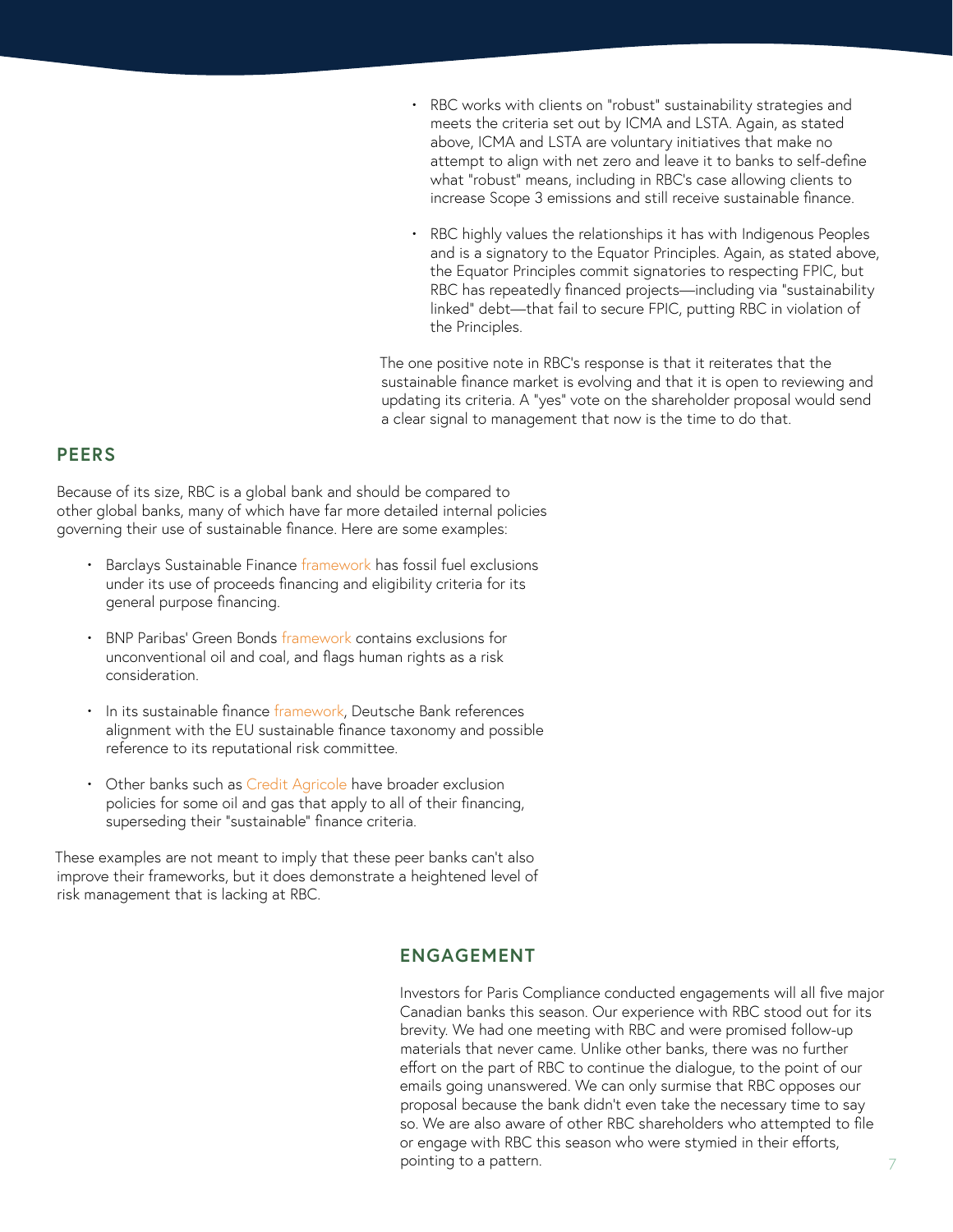#### **APPENDIX—THE FULL PROPOSAL AS SUBMITTED**

Resolved: *In order to ensure RBC meets its net zero emissions reduction targets and protects against reputational risk, shareholders request that the Royal Bank of Canada ("RBC" or the "Bank") updates its criteria for "sustainable finance" to preclude fossil fuel activity and projects facing significant opposition from Indigenous Peoples.*

Supporting statement: RBC has set a target of providing \$500 billion in "sustainable finance" by 2025.1 To guide this, RBC follows voluntary initiatives like the Green Bond Principles, the Social Bond Principles, and the Sustainability Linked Loan Principles. The Bank is also a signatory to the Equator Principles, which contains provisions to respect Free, Prior and Informed Consent (FPIC) by Indigenous Peoples in major projects that affect them.

> While taxonomies and regulations are emerging, what ultimately qualifies as "sustainable finance" is currently decided by RBC. Reputational risk is possible when the public's expectations do not align with the company's definitions.

On September 27, 2021 a Toronto Star article referenced RBC as a bank involved in \$1.5 billion financing to pipeline company Enbridge, \$1.1 billion of which was "sustainability linked." Critics alleged "greenwashing."2

Regarding the "sustainability-linked" financing, Enbridge stated that it "does not intend to allocate the net proceeds specifically to projects or business activities meeting environmental or sustainability criteria."3

The investor-led Climate Action 100+, of which RBC Global Asset Management is a signatory, found that Enbridge "does not meet any criteria" in aligning its capital allocations with the Net-Zero Company Benchmark.<sup>4</sup>

At the time of the financing, Enbridge was completing the Line 3 oil pipeline expansion, a project with the equivalent emissions impact of 50 new coalfired power plants.<sup>5</sup> The Line 3 expansion also failed to secure the Free, Prior and Informed Consent (FPIC) of affected Indigenous Peoples, resulting in court cases, hundreds of arrests, and significant media attention.<sup>6</sup>

None of the guidelines or frameworks RBC is party to require the Bank's "sustainable financing" be numerically consistent with its net zero emissions reductions targets, nor do they preclude financing of fossil fuel activity.

The EU Taxonomy for Sustainable Activities recognizes the risk of carbon lock-in from financing fossil fuel activity, even for pollution abatement, and therefore precludes it. $<sup>7</sup>$  Transition finance is reserved for activities for which</sup> there are no low-carbon alternatives.

In addition to Line 3, RBC has been involved with financing other major fossil fuel projects that failed to secure FPIC.<sup>8</sup> There have been dozens of demonstrations outside RBC branches accusing the bank of failure to respect Indigenous Rights in its financing.<sup>9</sup> While RBC should consider strengthening its policy regarding FPIC across all its financing activities, failure to respect Indigenous Rights in financing branded "sustainable" heightens the prospect of reputational risk.

We urge shareholders to vote FOR this proposal.